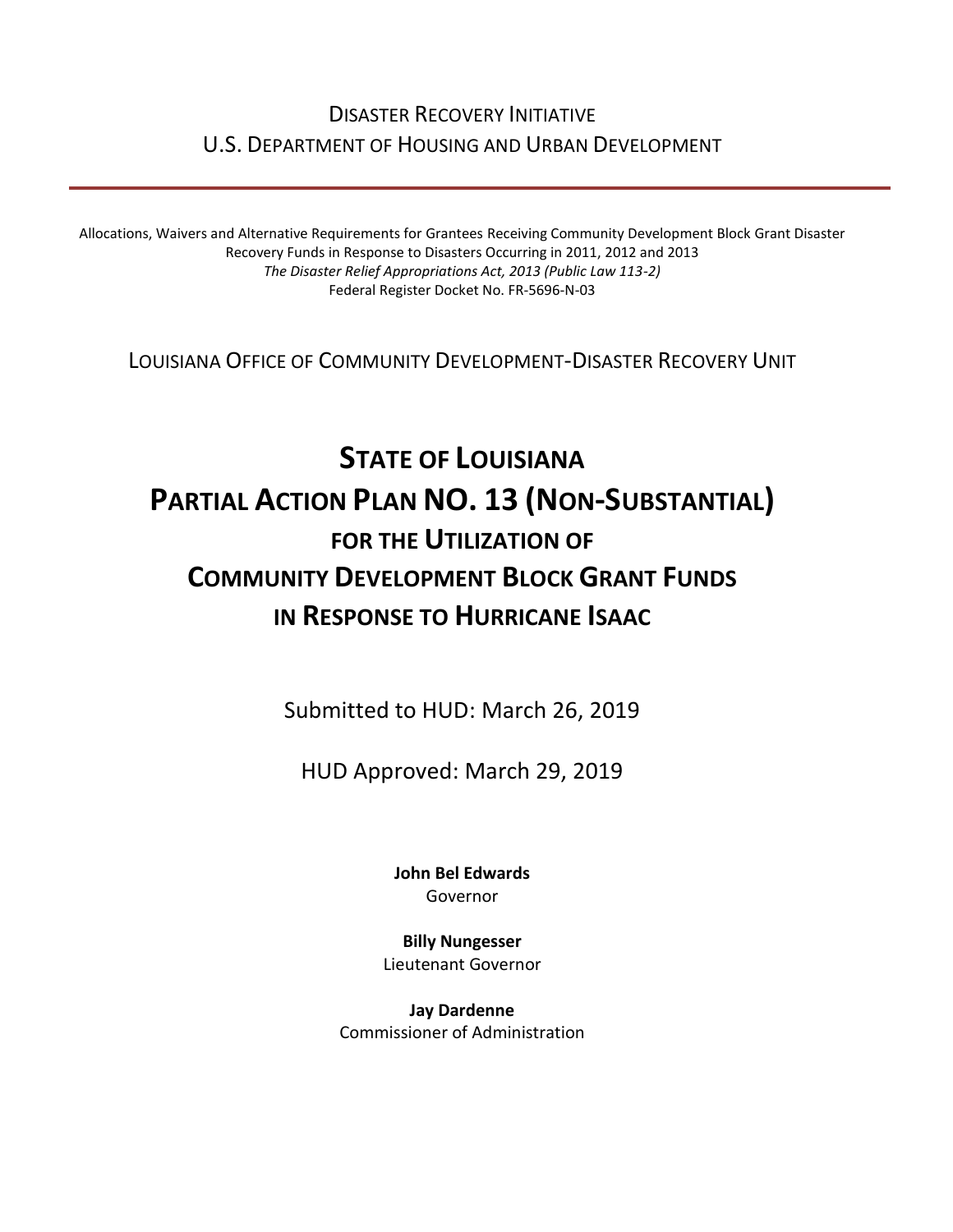### **I. Overview**

This Partial Action Plan No. 13:

- 1. Amends allocations for St. John the Baptist Parish's Homeowner Rehabilitation, Housing Elevation, Small Rental Rehabilitation and Small Business Grant and Loan programs;
- 2. Amends allocations for Plaquemines Parish's Plaquemines Housing Assistance and Housing Elevation/HMPG Non-Federal Match programs;
- 3. Amends allocations for State Administration and Planning; and
- 4. Reduces allocations to the State-Run Hazard Mitigation Cost-Share for LMI Households and Homeowner Rehabilitation Programs.

This Partial Action Plan is considered non-substantial as it does not change the purpose, scope, location or beneficiaries of an activity; re-allocate more than \$1 million; or add or delete any allowable activities described in the approved plan.

| Parish/Program                                     | <b>Previous</b><br><b>Allocation</b> | <b>Adjusted</b><br><b>Amount</b> | <b>Proposed</b><br><b>Allocation</b> |
|----------------------------------------------------|--------------------------------------|----------------------------------|--------------------------------------|
| St. John the Baptist Parish                        | \$32,667,337.52                      | \$0                              | \$32,667,337.52                      |
| <b>Plaquemines Parish</b>                          | \$18,903,745.00                      | \$0                              | \$18,903,745.00                      |
| <b>FEMA Cost-Share</b>                             | \$5,886,000.00                       | \$0                              | \$5,886,000.00                       |
| <b>State Administration and Planning</b>           | \$2,455,300.00                       | \$9,530.67                       | \$2,464,830.67                       |
| Parish Recovery Priority Projects                  | \$1,729,863.00                       | \$0                              | \$1,729,863.00                       |
| Hazard Mitigation Cost-Share for LMI<br>Households | \$1,452,351.19                       | (51,824.26)                      | \$1,450,526.93                       |
| Homeowner Rehabilitation Program                   | \$334,603.00                         | (57,706.41)                      | \$326,896.59                         |
| Soft-Second Mortgage Program                       | \$949,884.29                         | \$0                              | \$949,884.29                         |
| Total:                                             | \$64,379,084.00                      | \$0                              | \$64,379,084.00                      |

#### **I. St. John the Baptist Parish Program Allocations**

| St. John the Baptist Parish Programs       | <b>Previous</b>   | <b>Adjusted</b> | <b>Proposed</b>   |
|--------------------------------------------|-------------------|-----------------|-------------------|
|                                            | <b>Allocation</b> | <b>Amount</b>   | <b>Allocation</b> |
| Homeowner Rehabilitation Program           | \$15,559,944.93   | \$21,021.38     | \$15,580,966.31   |
| Garyville Redevelopment Project            | \$5,565,000.00    | \$0             | \$5,565,000.00    |
| St. John the Baptist Parish School Board   | \$5,000,000.00    | \$0             | \$5,000,000.00    |
| <b>Housing Elevation Program</b>           | \$3,019,090.43    | ( \$11,702.93)  | \$3,007,387.50    |
| <b>Small Rental Rehabilitation Program</b> | \$1,125,850.83    | \$11,702.93     | \$1,137,553.76    |
| Small Business Grant and Loan Program      | \$1,525,840.54    | ( \$21,021.38)  | \$1,504,819.16    |
| Homebuyer Assistance Program               | \$550,864.90      | \$0             | \$550,864.90      |
| Demolition and Clearance Program           | \$157,375.89      | \$0             | \$157,375.89      |
| Admin.                                     | \$163,370.00      | \$0             | \$163,370.00      |
| Total:                                     | \$32,667,337.52   | \$0             | \$32,667,337.52   |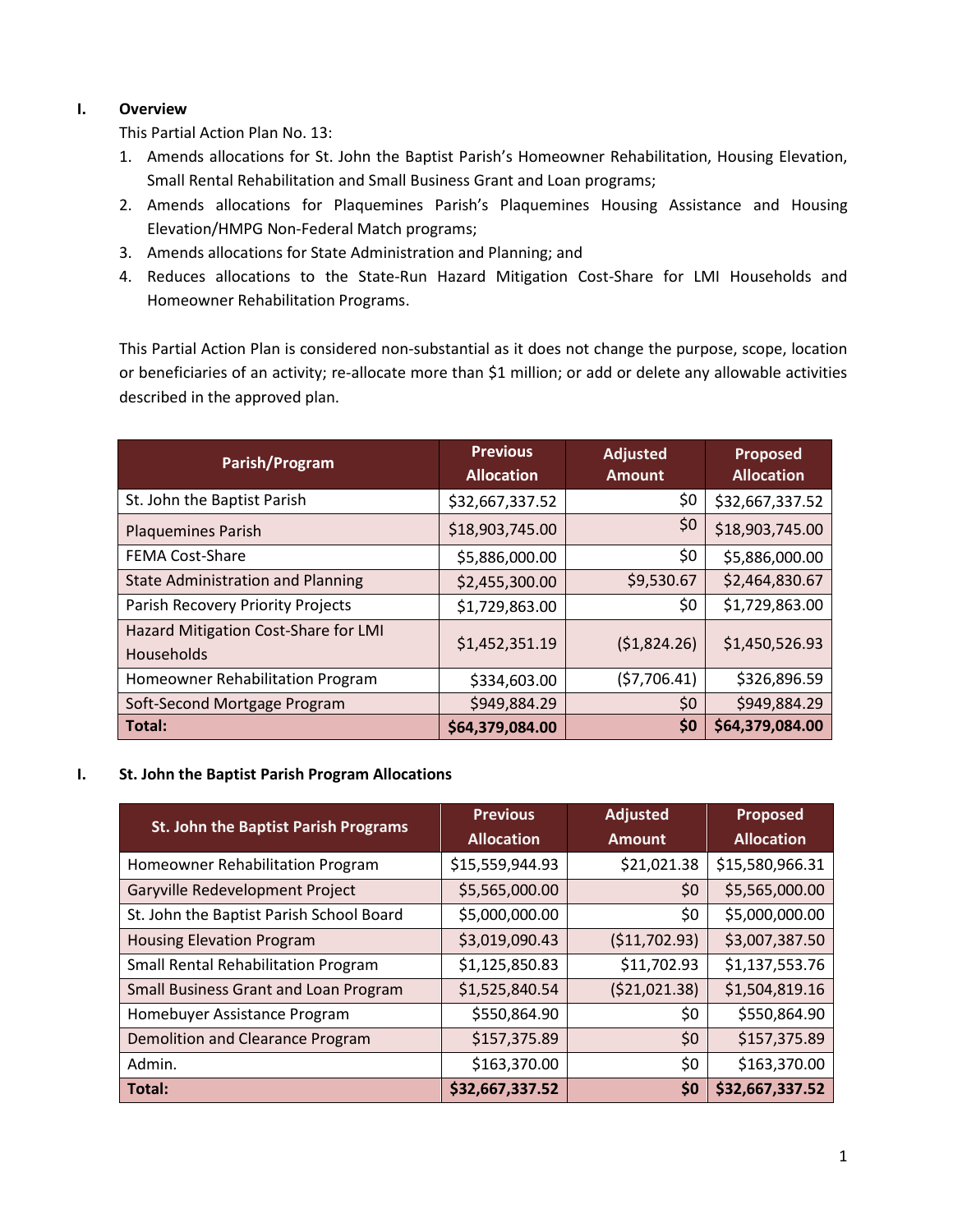- 1. Homeowner Rehabilitation Program The Homeowner Rehabilitation Program budget is increased to \$15,580,966.31 due to identification of final applicants and their contract values.
- 2. Small Business Grant and Loan Program

The Small Business Grant and Loan Program budget is reduced to \$1,504,819.16 due to identification of final applicants and their awards.

3. Housing Elevation Program

The Housing Elevation Program budget is reduced to \$3,007,387.50 due to identification of final applicants and their contract values.

4. Small Rental Rehabilitation Program

The Small Rental Rehabilitation Program budget is increased to \$1,137,553.76 due to identification of final applicants and their contract values.

#### **II. Plaquemines Parish Program Allocations**

| <b>Plaquemines Parish Programs</b>     | <b>Previous</b>   | <b>Adjusted</b>  | <b>Proposed</b>   |
|----------------------------------------|-------------------|------------------|-------------------|
|                                        | <b>Allocation</b> | <b>Amount</b>    | <b>Allocation</b> |
| Plaquemines Housing Assistance Program | 14,863,860.50     | \$935,643.00     | \$15,799,503.50   |
| Housing Elevation/HMGP Non-Federal     | \$4,039,600.00    | ( \$935, 643.00) | \$3,103,957.00    |
| Match Program                          |                   |                  |                   |
| Admin.                                 | \$284.50          | \$0              | \$284.50          |
| Total:                                 | \$18,903,745.00   | \$0              | \$18,903,745.00   |

# 1. Plaquemines Housing Assistance Program

The Plaquemines Housing Assistance Program budget is increased to \$15,799,503.50 due to identification of final applicants and their contract values.

2. Housing Elevation/HMPG Non-Federal Match Program

The Housing Elevation/HMGP Non-Federal Match Program budget is reduced to \$3,103,957.00 due to identification of final applicants and their contract values.

# **III. State-Run Program Allocations**

**A. State Administration and Planning** 

| <b>State Administration</b><br>and Planning Budget | <b>Previous</b><br><b>Allocation</b> | <b>Adjusted Amount</b> | <b>Proposed</b><br><b>Allocation</b> |
|----------------------------------------------------|--------------------------------------|------------------------|--------------------------------------|
| Administration                                     | \$2,420,961.88                       | \$19,648.55            | \$2,440,610.43                       |
| Planning                                           | \$34,338.12                          | (\$10,117.88)          | \$24,220.24                          |
| <b>Total</b>                                       | \$2,455,300.00                       | \$9,530.67             | \$2,464,830.67                       |